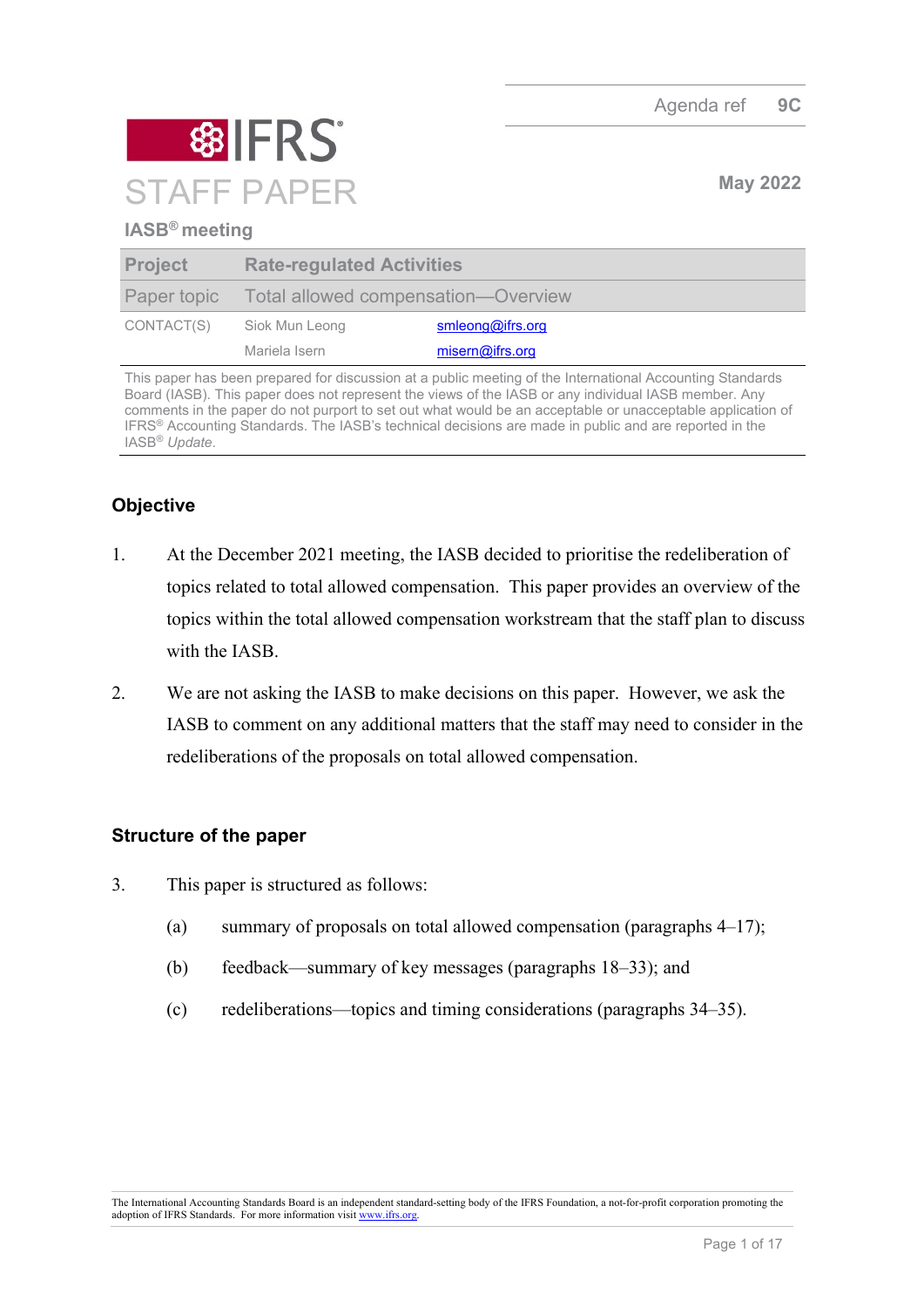## **Summary of proposals on total allowed compensation**

- <span id="page-1-0"></span>4. The Exposure Draft *[Regulatory Assets and Regulatory Liabilities](https://www.ifrs.org/content/dam/ifrs/project/rate-regulated-activities/published-documents/ed2021-rra.pdf)* (Exposure Draft) defines total allowed compensation as the full amount of compensation for goods or services supplied that a regulatory agreement entitles an entity to charge customers through the regulated rates, in either the period when the entity supplies those goods or services or a different period.
- <span id="page-1-2"></span>5. Paragraph 16 of the Exposure Draft proposes that an entity reflects total allowed compensation for goods or services supplied as part of its reported financial performance for the period in which those goods or services are supplied.
- <span id="page-1-1"></span>6. Paragraph B2 of the application guidance of the Exposure Draft states that total allowed compensation comprises:
	- (a) amounts that recover allowable expenses minus chargeable income;
	- (b) target profit, of which main components are:
		- (i) profit margins that vary with an allowable expense;
		- (ii) regulatory returns; and
		- (iii) performance incentives; and
	- (c) regulatory interest income and regulatory interest expense.
- 7. Paragraphs B3–B27 of the application guidance of the Exposure Draft aim to help entities determine whether components of total allowed compensation included in determining the regulated rates charged to customers in a period relate to goods or services supplied in the same period or to goods or services supplied in a different period. In other words, the application guidance aims to help an entity determine whether components of total allowed compensation included in rates charged to customers and recognised in revenue in a period should affect profit or loss in the same period or a different period.
- 8. The paragraphs that follow summarise the proposed guidance for the components of total allowed compensation mentioned in paragraph [6.](#page-1-1)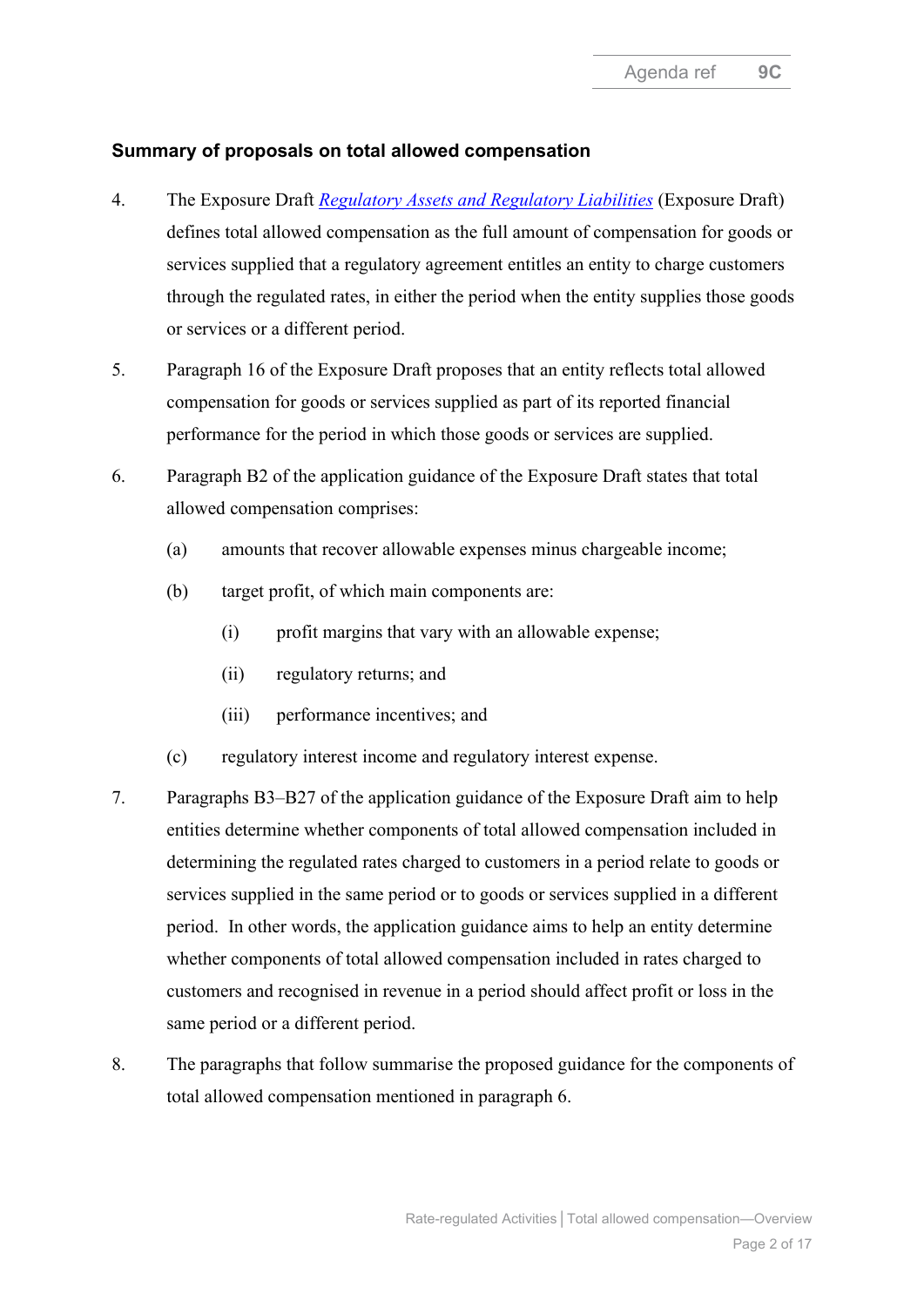## *Amounts that recover allowable expenses minus chargeable income*

- <span id="page-2-0"></span>9. Paragraphs B3–B9 of the Exposure Draft propose that the amounts that recover allowable expenses minus chargeable income should form part of total allowed compensation in the period when an entity recognises the expense or income by applying IFRS Accounting Standards. For example, if a regulatory agreement allows an entity to recover the cost of an item of property, plant and equipment through the regulated rates charged to customers, the depreciation expense recognised in a period in accordance with IFRS Accounting Standards is an allowable expense. The amount that recovers that depreciation expense forms part of the total allowed compensation for goods or services supplied in the same period, even if the recovery occurs in a different period.
- 10. The IASB concluded that if allowable expenses are recognised in a period as an expense by applying IFRS Accounting Standards, that fact provides a clear link from those expenses to goods or services supplied in that period, and from those goods or services to the related component of the total allowed compensation for those goods or services.

## *Target profit—profit margins that vary with an allowable expense*

11. Paragraph B12 of the Exposure Draft proposes that profit margins on allowable expenses should form part of total allowed compensation in the period when an entity recognises the expense by applying IFRS Accounting Standards. Because these profit margins vary with the allowable expense, the IASB concluded that they should form part of the total allowed compensation for goods or services supplied in the same period as when the entity recognises the underlying allowable expense.

## *Target profit—regulatory returns*

12. A significant component of an entity's target profit often consists of regulatory returns. Regulatory agreements typically determine the regulatory return for a period by specifying a return rate that is applied to a base, such as the regulatory capital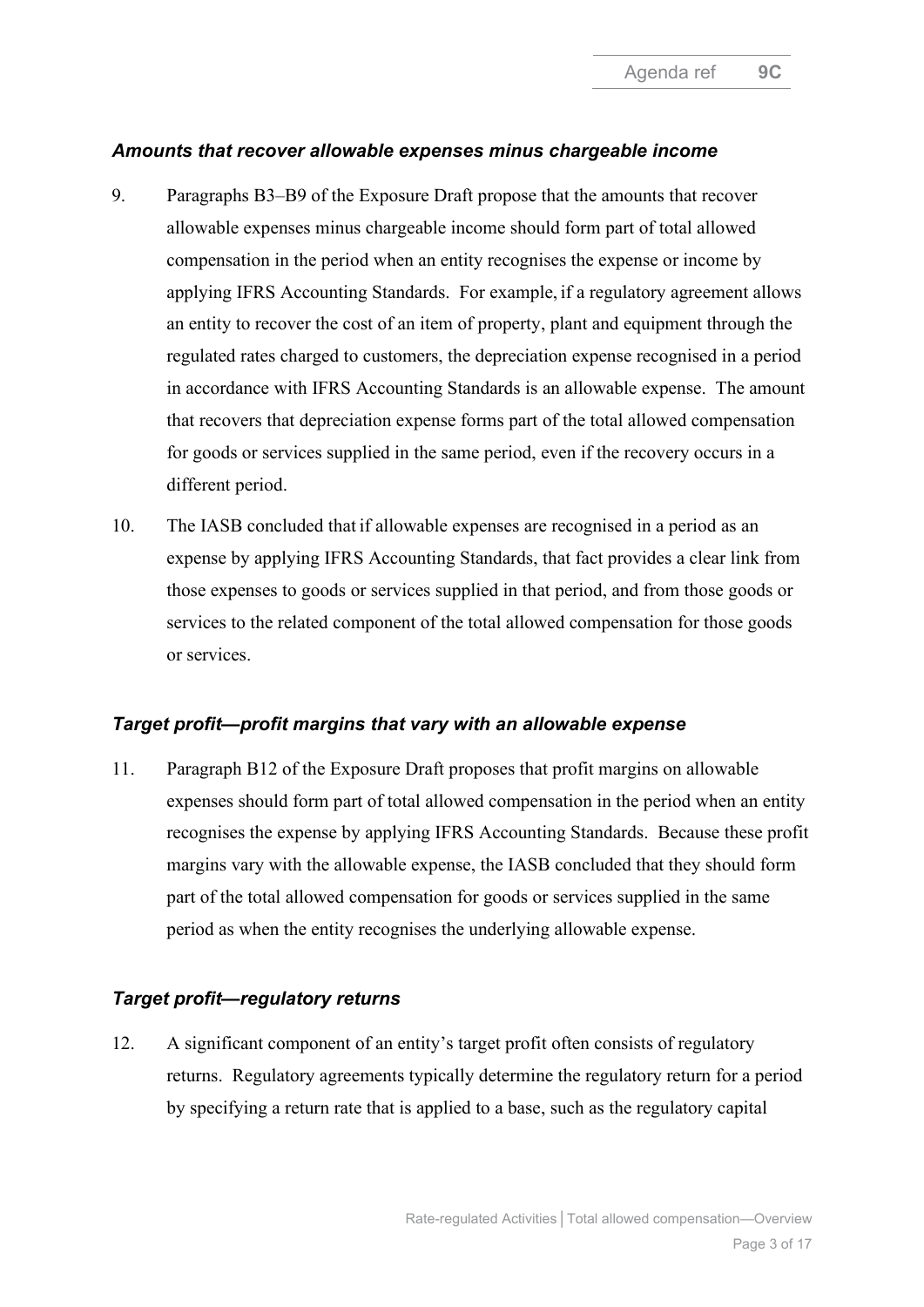base.<sup>[1](#page-3-0)</sup> Paragraphs B13–B14 of the Exposure Draft propose that if the regulatory agreement entitles an entity to add regulatory returns in determining a regulated rate for goods or services supplied in a period, those regulatory returns form part of the total allowed compensation for goods or services supplied in the same period. However, for regulatory returns on assets not yet available for use, paragraph B15 of the Exposure Draft proposes that:

- (a) those regulatory returns should form part of total allowed compensation for goods or services supplied once the asset is available for use and over the remaining periods in which the entity recovers the carrying amount of the asset through the regulated rates; and
- (b) an entity should use a reasonable and supportable basis in determining how to allocate the return on that asset over those remaining periods and apply that basis consistently.
- 13. The IASB concluded that these proposals were consistent with the principle underlying the model (paragraph [5\)](#page-1-2) because the regulatory returns would form part of the total allowed compensation for goods or services supplied during the periods when the assets included in the base are being used to supply goods or services. In addition, the proposals for returns on assets not yet available for use would also result in the same outcome regardless of when regulatory returns on an asset not yet available for use are included in determining the regulated rates charged to customers.

## *Target profit—performance incentives*

14. Paragraphs B16–B20 of the Exposure Draft propose that amounts relating to a performance incentive should form part of or reduce the total allowed compensation for goods or services supplied in the period in which an entity's performance gives rise to the incentive. The Exposure Draft proposes the same treatment for construction-related performance incentives.

<span id="page-3-0"></span><sup>&</sup>lt;sup>1</sup> 'Regulatory asset base' or 'regulatory asset value' are other terms commonly used by regulatory agreements to refer to the 'regulatory capital base'.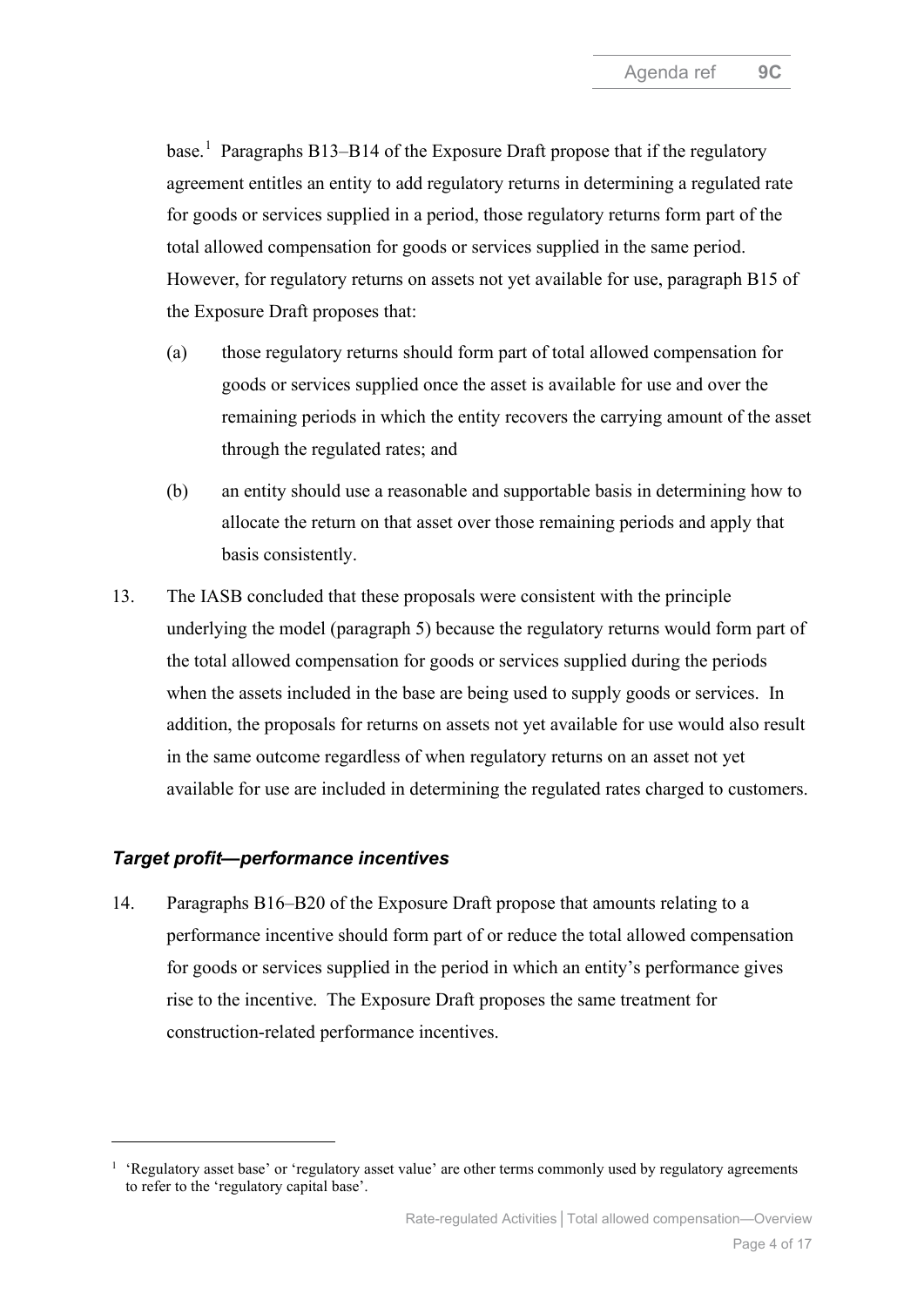- 15. In paragraphs BC103–BC105 of the Basis for Conclusions on the Exposure Draft, the IASB acknowledged that the proposed treatment for construction-related performance incentives would arguably not align with the underlying principle of the model (paragraph [5\)](#page-1-2) because the asset is still being constructed and thus is not yet available for use. The IASB however concluded that aligning the treatment of constructionrelated performance incentives with the treatment of all other performance incentives would:
	- (a) provide more useful and understandable information than applying different approaches for different types of performance incentives; and
	- (b) avoid unnecessary costs because an entity would not need to develop and implement different policies and processes for different types of performance incentives nor would it need to determine which incentives relate to performing construction work and which do not.
- 16. The Exposure Draft proposes that if the performance criteria test an entity's performance over a time frame that is not yet complete, the entity should estimate the amount of the performance incentive and determine the portion of that estimated amount that relates to the reporting period. That portion forms part of or reduces the total allowed compensation for the goods or services supplied in the reporting period. An entity should use a reasonable and supportable basis in determining that portion and apply that basis consistently.

#### *Regulatory interest income and regulatory interest expense*

<span id="page-4-0"></span>17. The proposed measurement requirements for regulatory assets and regulatory liabilities involve discounting all estimated future cash flows, including cash flows from regulatory interest, to their present value. Paragraphs B21–B27 of the Exposure Draft propose that regulatory interest income and regulatory interest expense should form part of total allowed compensation as the discount unwinds until recovery of the regulatory asset or fulfilment of the regulatory liability.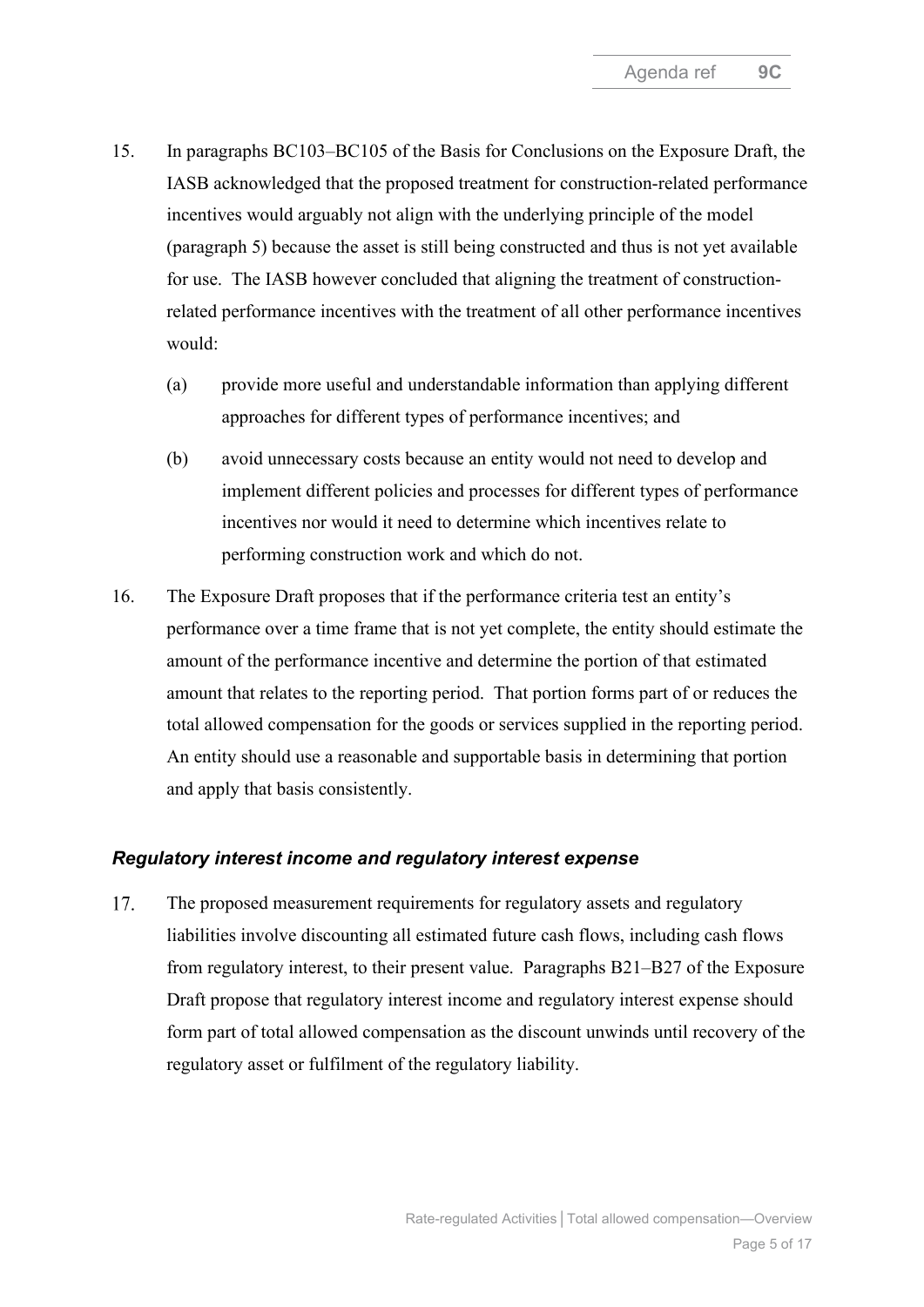## **Feedback—Summary of key messages**

- <span id="page-5-5"></span><span id="page-5-0"></span>18. The feedback is structured as follows:
	- (a) incentive-based schemes (paragraphs [19–](#page-5-1)[20\)](#page-5-2);
	- (b) regulatory assets and regulatory liabilities arising from differences between the regulatory recovery pace and assets' useful lives (paragraphs [21](#page-5-3)[–23\)](#page-6-0);
	- (c) allowable expense definition (paragraphs [24–](#page-6-1)[26\)](#page-7-0);
	- (d) regulatory returns other than returns on assets not yet available for use (paragraphs [27–](#page-7-1)[28\)](#page-7-2);
	- (e) regulatory returns on assets not yet available for use (paragraphs [29–](#page-7-3)[31\)](#page-8-1);
	- (f) performance incentives (paragraph [32\)](#page-8-2); and
	- (g) other items (paragraph [33\)](#page-8-0).

#### <span id="page-5-7"></span><span id="page-5-6"></span>*Incentive-based schemes[2](#page-5-4)*

- <span id="page-5-1"></span>19. Respondents subject to incentive-based schemes said that the recognition of revenue for incentive-based schemes should be based on an entity's regulatory agreement and not based on when related costs are recognised in accordance with IFRS Accounting Standards.
- <span id="page-5-2"></span>20. A few accounting firms said that further guidance is needed to apply the concept of total allowed compensation to incentive-based schemes.

## *Regulatory assets and regulatory liabilities arising from differences between the regulatory recovery pace and assets' useful lives*

<span id="page-5-3"></span>21. Many respondents—mainly preparers in Europe and Asia-Oceania subject to incentive-based schemes—disagreed with the proposed guidance on depreciation expense (paragraph [9\)](#page-2-0).

<span id="page-5-4"></span><sup>&</sup>lt;sup>2</sup> Agenda Paper 9A of this meeting discusses the main features of different types of regulatory schemes, including incentive-based schemes.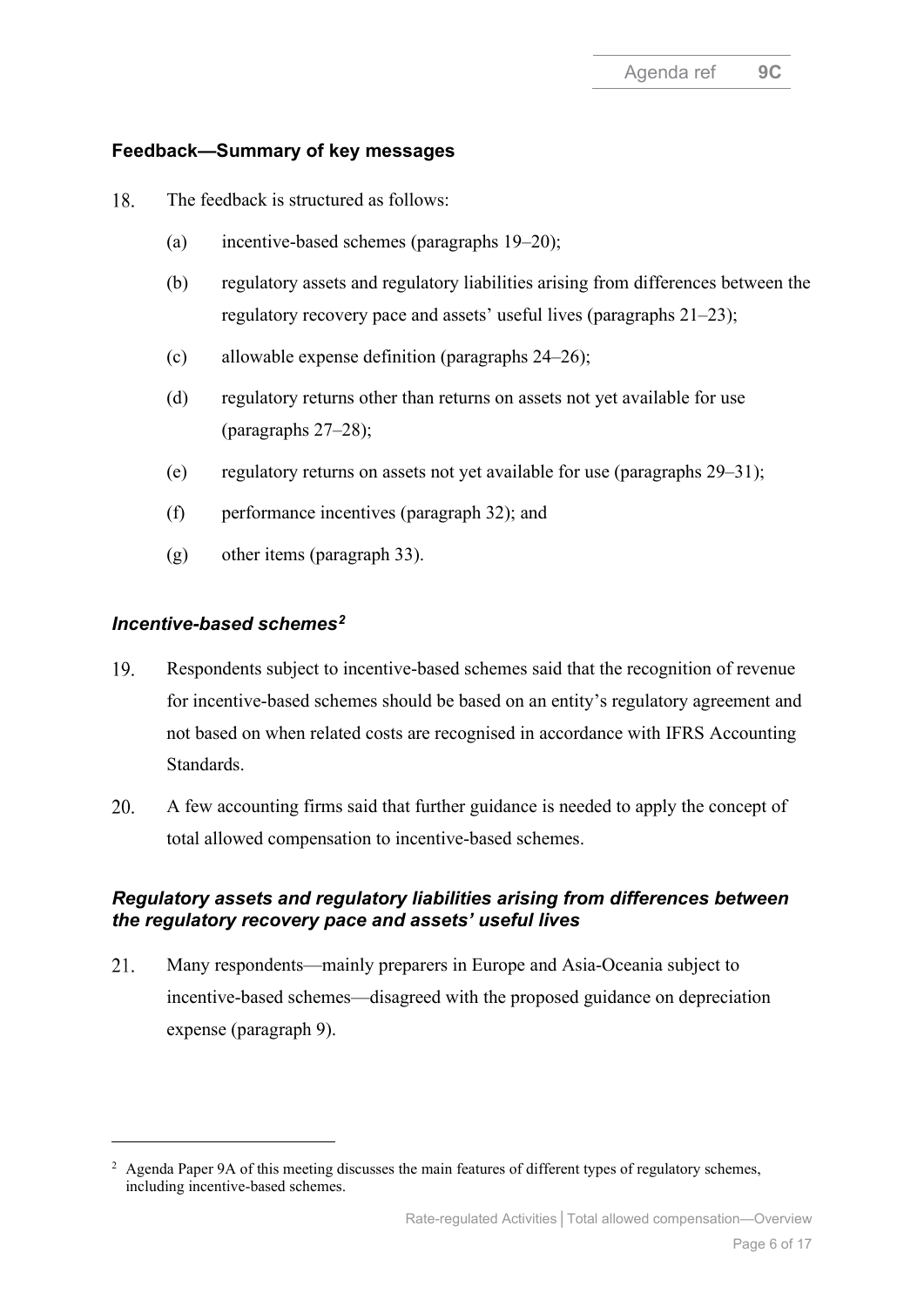- <span id="page-6-2"></span>22. The proposals aim to link the recognition of compensation arising from regulatory depreciation to the depreciation expense recognised in accordance with IFRS Accounting Standards. According to these respondents, the application of the proposals to incentive-based schemes would lead to the recognition of regulatory assets and regulatory liabilities that would:
	- (a) not reflect an entity's rights and obligations arising from their regulatory agreements;
	- (b) meet neither the proposed regulatory asset and regulatory liability definitions in the Exposure Draft nor the asset and liability definitions in the *Conceptual Framework for Financial Reporting* (*Conceptual Framework*);
	- (c) not result in useful information; and
	- (d) be costly to account for.
- <span id="page-6-4"></span><span id="page-6-3"></span><span id="page-6-0"></span>23. We discussed this topic with the members of the Consultative Group for Rate Regulation at its meeting on 28 March 2022. Most members supported an alternative accounting approach that would not require entities to account for regulatory assets or regulatory liabilities relating to the depreciation expense recognised in accordance with IFRS Accounting Standards when there is no direct relationship between regulatory depreciation and accounting depreciation. See Agenda Paper 9B discussed at this IASB meeting.

#### *Allowable expense definition*

- <span id="page-6-1"></span>24. A few respondents—a few European preparers and a few national standard-setters in Europe and Asia-Oceania—disagreed with the definition of allowable expense proposed in the Exposure Draft. The Exposure Draft defines allowable expense as 'an expense, as defined in IFRS Accounting Standards, that a regulatory agreement entitles an entity to recover by adding an amount in determining a regulated rate'.
- 25. These respondents said that regulatory agreements may use a basis different from IFRS Accounting Standards for the measurement of allowable expenses. According to these respondents, determining allowable expenses by reference to the regulatory agreement rather than IFRS Accounting Standards would better reflect the compensation to which entities are entitled. Determining allowable expenses based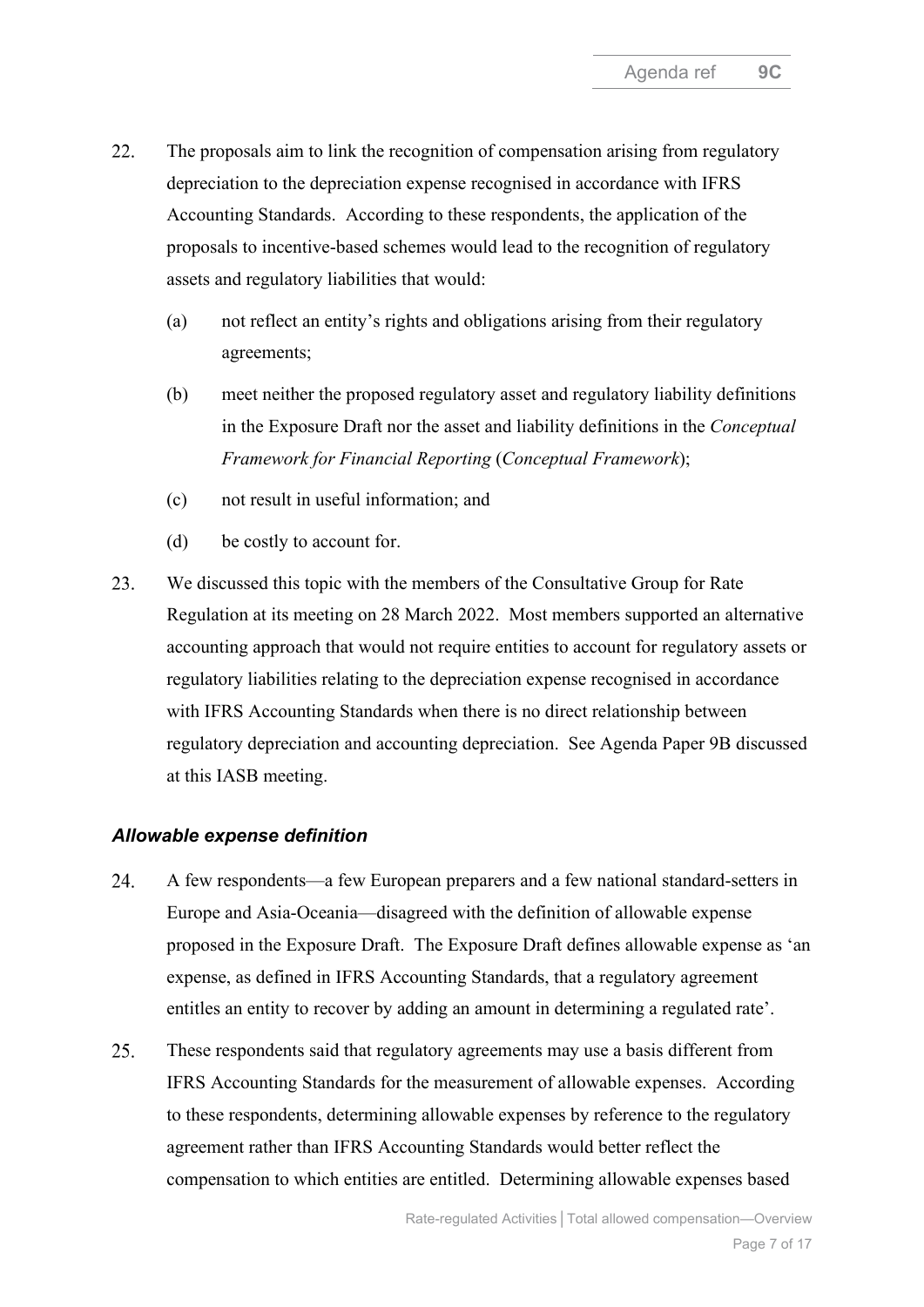<span id="page-7-6"></span><span id="page-7-5"></span><span id="page-7-4"></span>on IFRS Accounting Standards would, according to these respondents, cause complexity for preparers and provide information that would be difficult for users of financial statements to understand.

<span id="page-7-0"></span>26. These respondents recommended the Standard considers allowable expenses by reference to the regulatory agreement.

#### *Regulatory returns other than returns on assets not yet available for use*

- <span id="page-7-1"></span>Most respondents agreed that regulatory returns applied to a base, such as the 27. regulatory capital base, should form part of total allowed compensation for goods or services supplied in the same period that a regulatory agreement entitles an entity to add those returns in the regulated rates charged to customers.
- <span id="page-7-7"></span><span id="page-7-2"></span>28. A few respondents—mainly a few standard-setters in Asia-Oceania and Europe and a few accounting firms—said it was unclear how the proposals dealt with inflation adjustments reflected in either the regulatory returns or the regulatory capital base. Illustrative example 7C.2 accompanying the Exposure Draft proposes that if a regulatory agreement adjusted the regulatory capital base for inflation, giving an entity the right to add an inflation adjustment in determining the regulated rates to be charged in future periods, that right would not meet the definition of a regulatory asset. Some of these respondents said the Standard should make clearer that any accrued inflation that an entity is entitled to recover through increased rates in the future should be considered a regulatory asset.

#### *Regulatory returns on assets not yet available for use*

- <span id="page-7-3"></span>29. Some respondents agreed with the proposal for an entity to reflect returns on an asset not yet available for use in the period when the asset is being used to supply goods or services to customers. However, most respondents disagreed. According to these respondents, the proposals would:
	- (a) not reflect the economic substance of the regulatory agreements—during the construction period, regulated entities fulfil service requirements in accordance with the regulatory agreement (continuous investment in the network to ensure reliable, secure and efficient supply);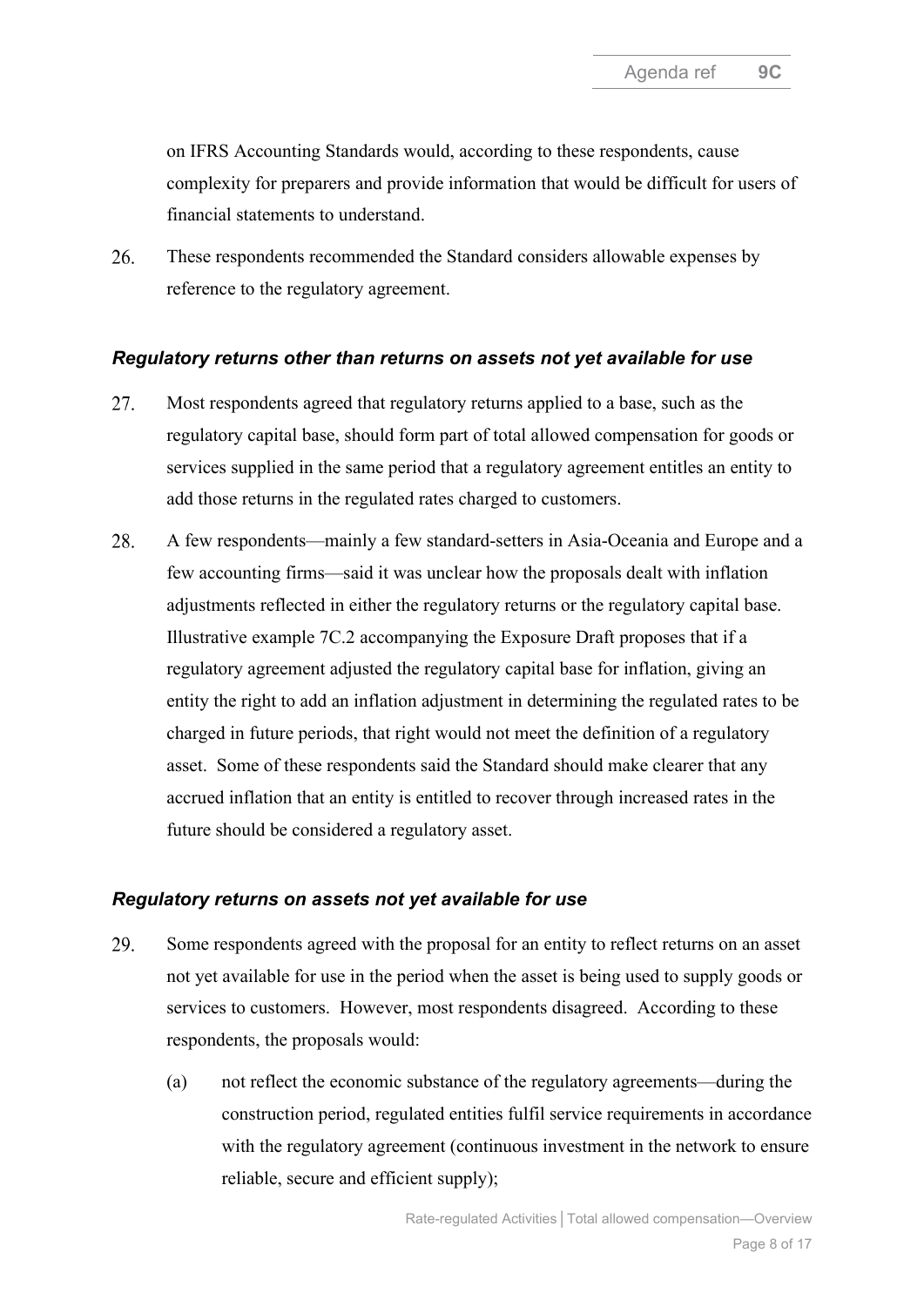- <span id="page-8-3"></span>(b) not result in useful information;
- (c) be costly to implement; and
- (d) be inconsistent with US generally accepted accounting principles (GAAP).
- <span id="page-8-4"></span>30. In outreach during the comment period, most users said entities should reflect returns on assets not yet available for use in the statement of financial performance during the construction phase.
- <span id="page-8-1"></span>31. We discussed this topic with the members of the Consultative Group for Rate Regulation at its meeting on 4 March 2022. Most members stated that regulated entities are providing services during the construction period because regulated entities are required to construct and maintain the infrastructure so that a working infrastructure is always available. See Agenda Paper 9B discussed at this IASB meeting.

#### <span id="page-8-6"></span><span id="page-8-5"></span>*Performance incentives*

<span id="page-8-2"></span>32. Most respondents agreed that performance incentives should form part of or reduce the total allowed compensation for goods or services supplied in the period in which an entity's performance gives rise to the incentive. A few accounting firms raised concerns about the practical difficulties that entities may face when recognising and measuring regulatory assets or regulatory liabilities associated with performance incentives that test entities' performance across multiple reporting periods.

#### *Other items*

- <span id="page-8-0"></span>33. Some respondents mentioned further guidance was needed in the following areas:
	- (a) interaction between components of total allowed compensation—a preparer and a few standard-setters in Europe said the Standard should provide further clarity when components of total allowed compensation overlap. For example, allowable expenses or performance incentives (for example, bonuses) may be recovered by being added to an entity's regulatory capital base on which the entity is entitled to receive regulatory returns. According to these respondents, it is not clear whether such items should be excluded from the regulatory capital base and be treated as separate and distinct regulatory assets.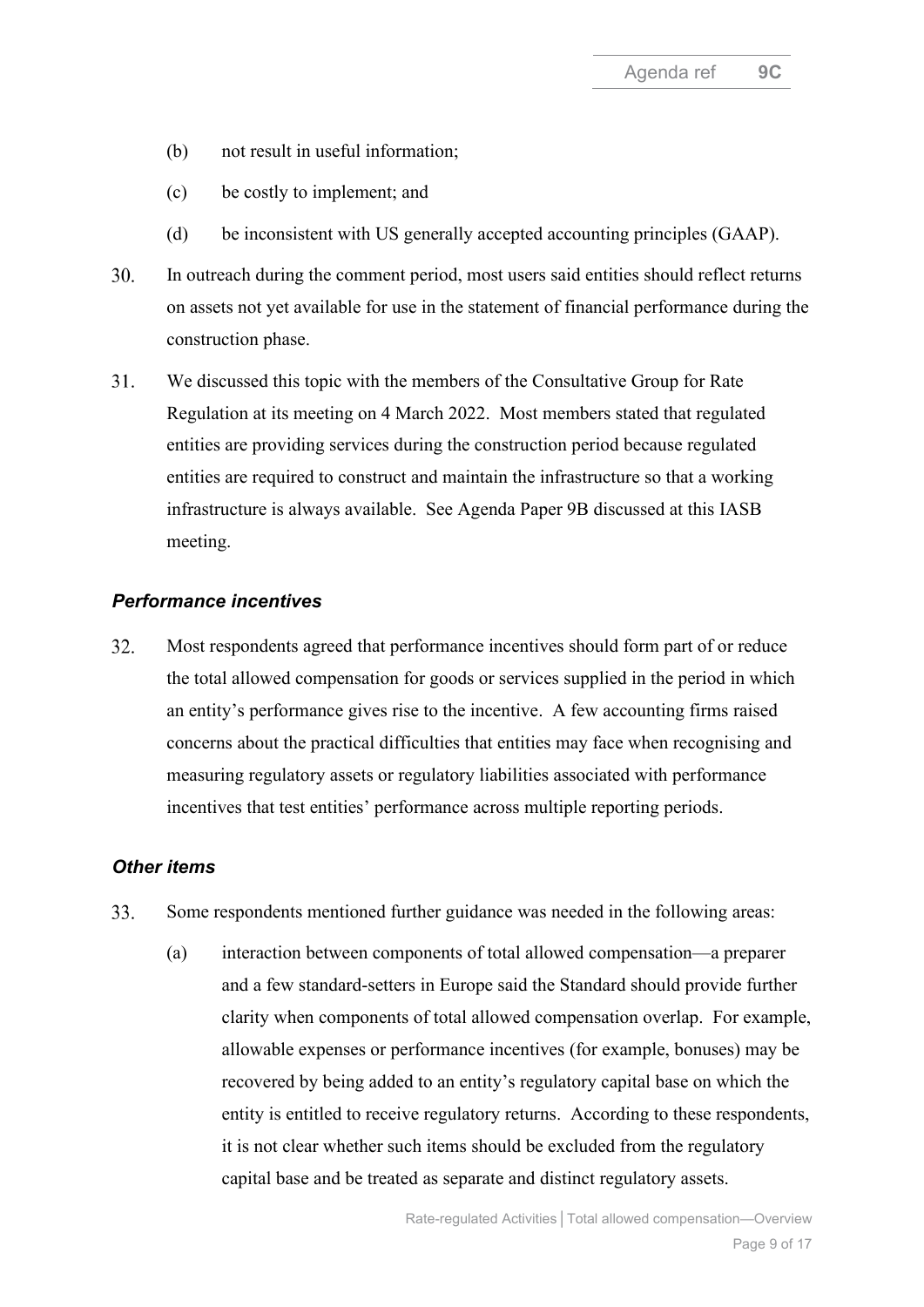- <span id="page-9-2"></span><span id="page-9-1"></span>(b) expenses becoming allowable by reference to local GAAP—a few accounting firms and a few standard-setters in Europe said that, in some cases, regulatory agreements treat expenses as allowable when they are recognised in accordance with local GAAP. These respondents thought the Standard should clarify how differences in timing would be determined in these cases.
- (c) allowable expenses based on benchmark figures. A few respondents—a preparer and a few national standard-setters in Europe—wondered:
	- (i) whether an entity should recognise any regulatory assets or regulatory liabilities by estimating the actual expenses of its peers or whether it should wait until the regulator approves the benchmarked expenses reported by the peer group for the period.
	- (ii) what part of the regulated revenue should be seen as compensation for allowable expenses and what part should be seen as an incentive.

#### **Redeliberations—Topics and timing considerations**

<span id="page-9-0"></span>34. The table sets out our proposed approach to redeliberating the proposals on total allowed compensation: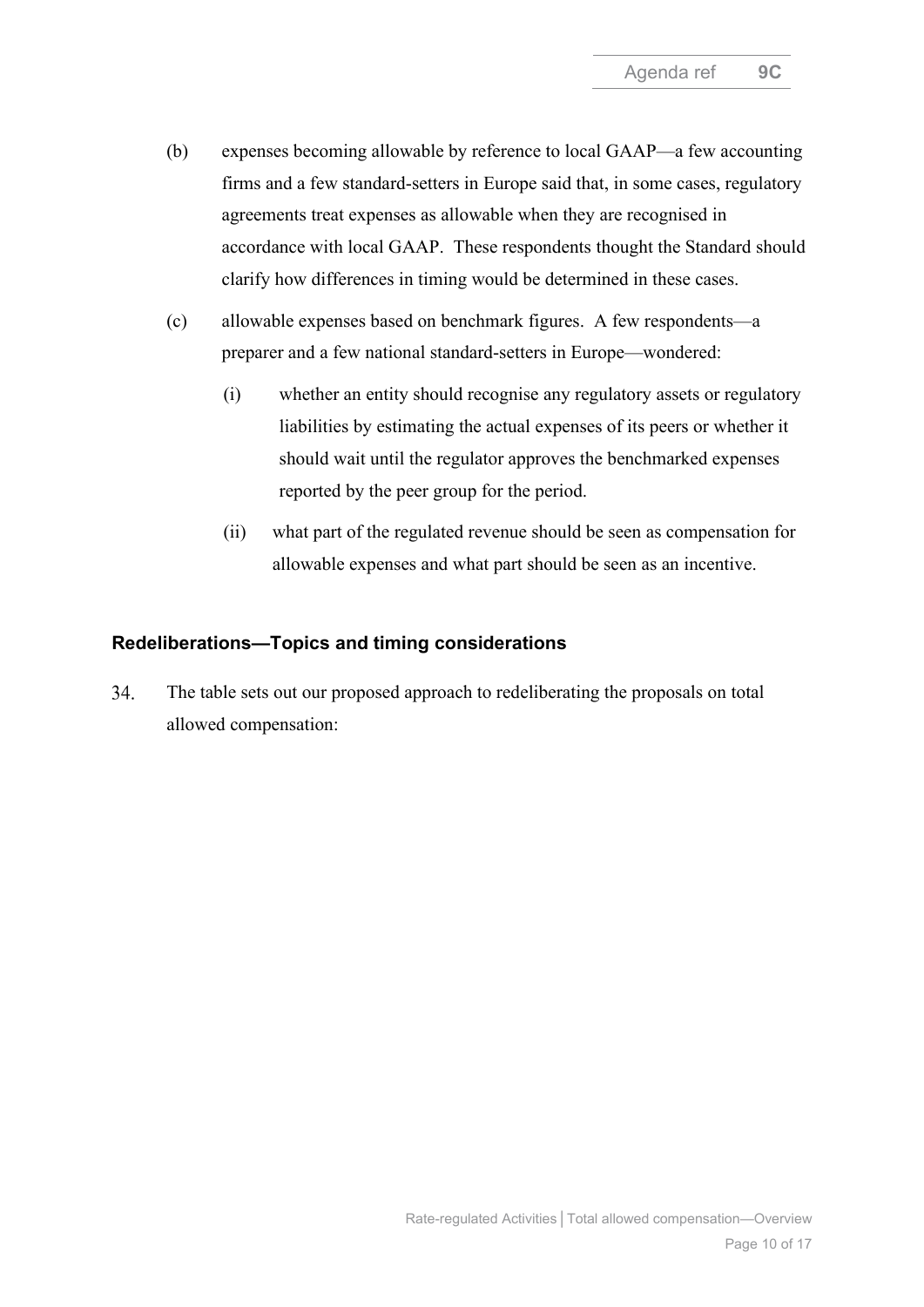| <b>Topic</b> |                                                                                                                                                                                                                                              | <b>Comments</b>                                                                                                                                                                                                                                                                                                                                                                                                                                                                                                                                     |  |
|--------------|----------------------------------------------------------------------------------------------------------------------------------------------------------------------------------------------------------------------------------------------|-----------------------------------------------------------------------------------------------------------------------------------------------------------------------------------------------------------------------------------------------------------------------------------------------------------------------------------------------------------------------------------------------------------------------------------------------------------------------------------------------------------------------------------------------------|--|
|              | Incentive-based schemes (paragraphs 19-20)                                                                                                                                                                                                   |                                                                                                                                                                                                                                                                                                                                                                                                                                                                                                                                                     |  |
| a)           | Develop an understanding of the main differences<br>between cost-based and incentive-based schemes to<br>help us consider whether changes are needed to the<br>proposed application guidance on total allowed<br>compensation (paragraph 20) | The proposed application guidance assumes that there is a direct relationship<br>between regulatory compensation and an entity's underlying expenses. This<br>approach fits well with cost-based schemes but is difficult to apply to<br>incentive-based schemes.<br>Agenda Paper 9A discussed at this meeting provides information about the<br>main features of both types of schemes (cost-based and incentive-based).<br>The staff will consider the different features of these regulatory schemes when<br>analysing each of the topics below. |  |
| b)           | Consider how the components of total allowed<br>compensation can accommodate incentive-based<br>schemes (paragraph 19)                                                                                                                       | The staff will consider whether and, if so, how to change the proposed<br>application guidance on the components of total allowed compensation to<br>better reflect regulatory compensation for incentive-based schemes.                                                                                                                                                                                                                                                                                                                            |  |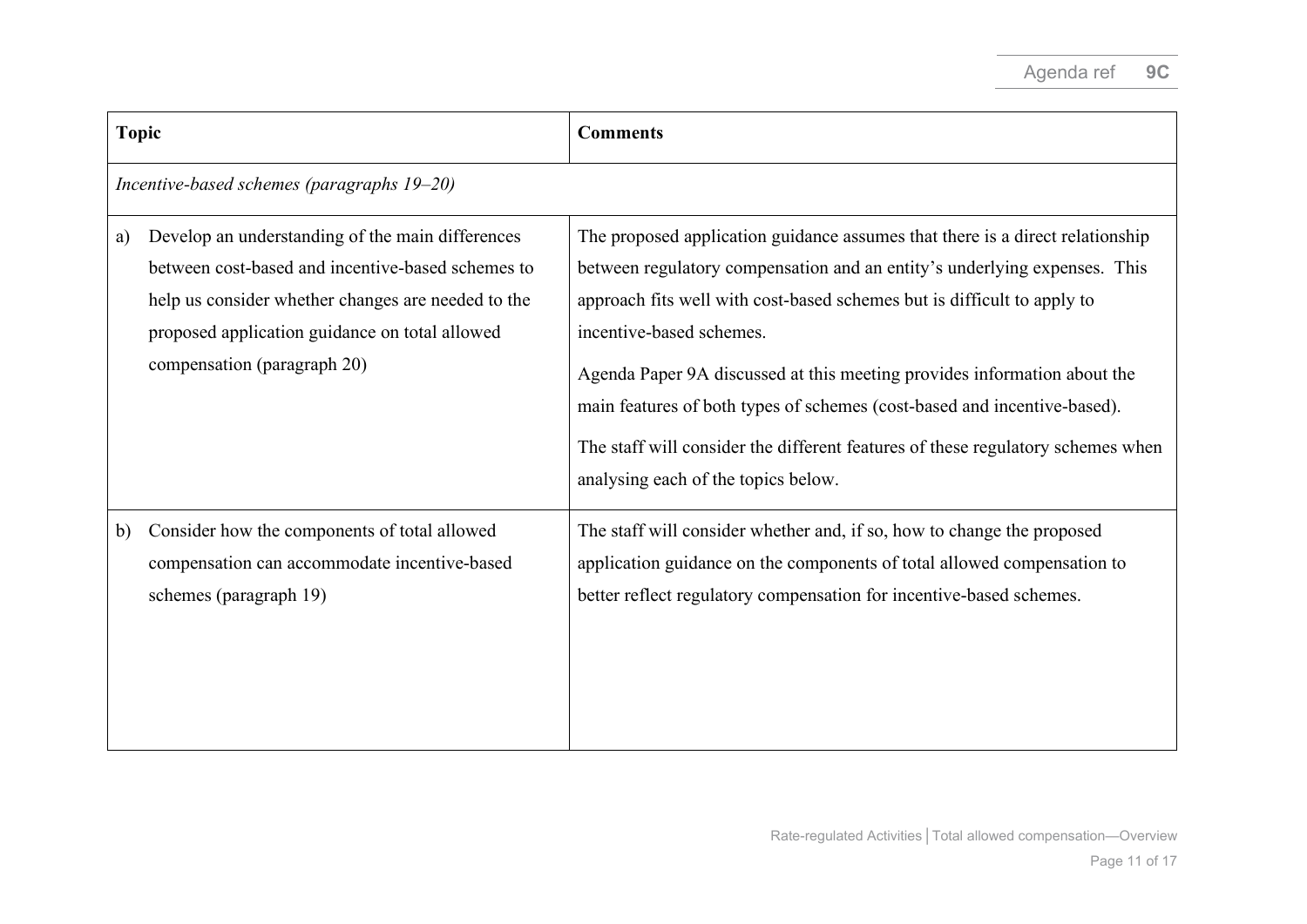| <b>Topic</b>                                                                                                                                                                      |                                                                                                                                                               | <b>Comments</b>                                                                                                                                                                                                                                                                                                                                                                                                                                                                                                                                                                                                                          |
|-----------------------------------------------------------------------------------------------------------------------------------------------------------------------------------|---------------------------------------------------------------------------------------------------------------------------------------------------------------|------------------------------------------------------------------------------------------------------------------------------------------------------------------------------------------------------------------------------------------------------------------------------------------------------------------------------------------------------------------------------------------------------------------------------------------------------------------------------------------------------------------------------------------------------------------------------------------------------------------------------------------|
| Allowable expenses and regulatory assets and regulatory liabilities arising from differences between regulatory recovery period and assets'<br>useful lives (paragraphs $21-26$ ) |                                                                                                                                                               |                                                                                                                                                                                                                                                                                                                                                                                                                                                                                                                                                                                                                                          |
| $\mathbf{c})$                                                                                                                                                                     | Regulatory assets and regulatory liabilities arising<br>from differences between regulatory recovery period<br>and assets' useful lives (paragraphs $21-23$ ) | The staff will consider whether and, if so, when it is not appropriate to link<br>regulatory compensation (regulatory depreciation) to an entity's allowable<br>expenses (accounting depreciation expense).<br>The discussion of this topic will be informed by the different features of<br>different regulatory schemes (item (a) in this table) and the discussions of the<br>members of the Consultative Group for Rate Regulation (paragraph 23).                                                                                                                                                                                   |
| d)                                                                                                                                                                                | Definition of allowable expense (paragraph 24)                                                                                                                | The staff will consider whether and, if so, how to change the definition of<br>allowable expense to better reflect the recovery of allowable expenses in<br>accordance with the regulatory agreement.<br>The discussion of this topic will benefit from the discussion of the accounting<br>for regulatory assets and regulatory liabilities arising from differences between<br>the regulatory recovery pace and assets' useful lives (item (c) in this table).<br>As part of the work on this topic, we think it is important to distinguish<br>differences in measurement bases from differences in timing (paragraphs 25–<br>$26$ ). |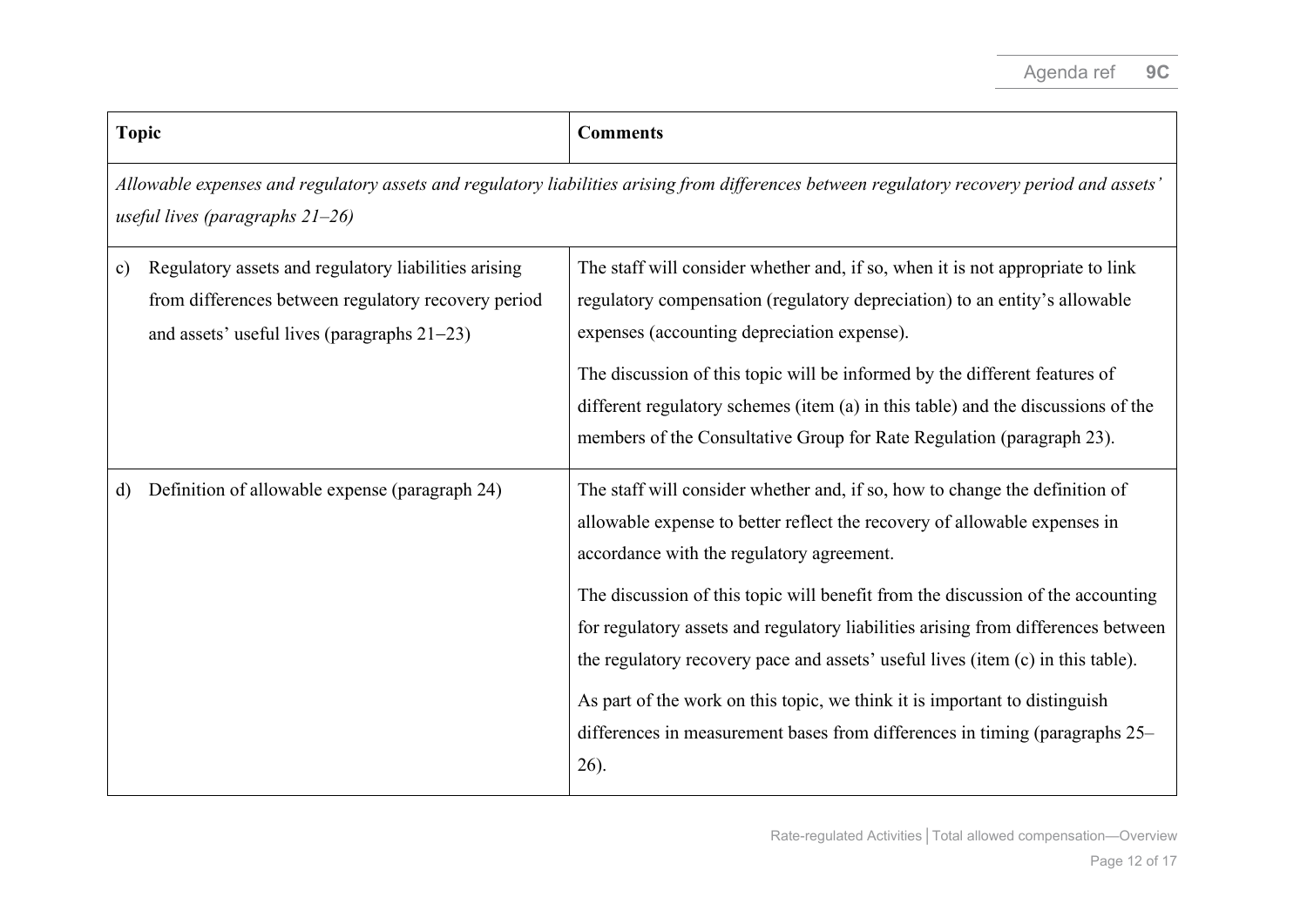| <b>Topic</b>                                                                                 | <b>Comments</b>                                                                                                                                                                                                                                                                                                                                                                                                                                                                                                                                                                                                                         |
|----------------------------------------------------------------------------------------------|-----------------------------------------------------------------------------------------------------------------------------------------------------------------------------------------------------------------------------------------------------------------------------------------------------------------------------------------------------------------------------------------------------------------------------------------------------------------------------------------------------------------------------------------------------------------------------------------------------------------------------------------|
| Regulatory returns other than returns on assets not yet available for use (paragraphs 27-28) |                                                                                                                                                                                                                                                                                                                                                                                                                                                                                                                                                                                                                                         |
| Inflation adjustments (paragraph 28)<br>e)                                                   | Some regulatory schemes adjust the regulatory capital base for inflation and<br>provide entities a real return rate on that base excluding inflation. The<br>Exposure Draft proposed that this regulatory approach did not result in a<br>regulatory asset. Stakeholders raised concerns about this proposal<br>(paragraph 28). The staff will consider whether and, if so, how to change the<br>proposal.                                                                                                                                                                                                                              |
| Regulatory returns on assets not yet available for use (paragraphs 29-31)                    |                                                                                                                                                                                                                                                                                                                                                                                                                                                                                                                                                                                                                                         |
| The notion of 'goods or services' (paragraph 31)<br>f                                        | The Exposure Draft is based on the assumption that 'goods or services' are<br>those an entity supplies to customers with the assets it operates.<br>The staff will consider whether and, if so, how to broaden the notion of 'goods<br>or services' to better accommodate services that entities are required to fulfil<br>during the construction period in accordance with the regulatory agreement.<br>The discussion of this topic will be informed by the discussions of the<br>members of the Consultative Group for Rate Regulation (paragraph 31).<br>We will consider broadening the notion of 'goods or services' along with: |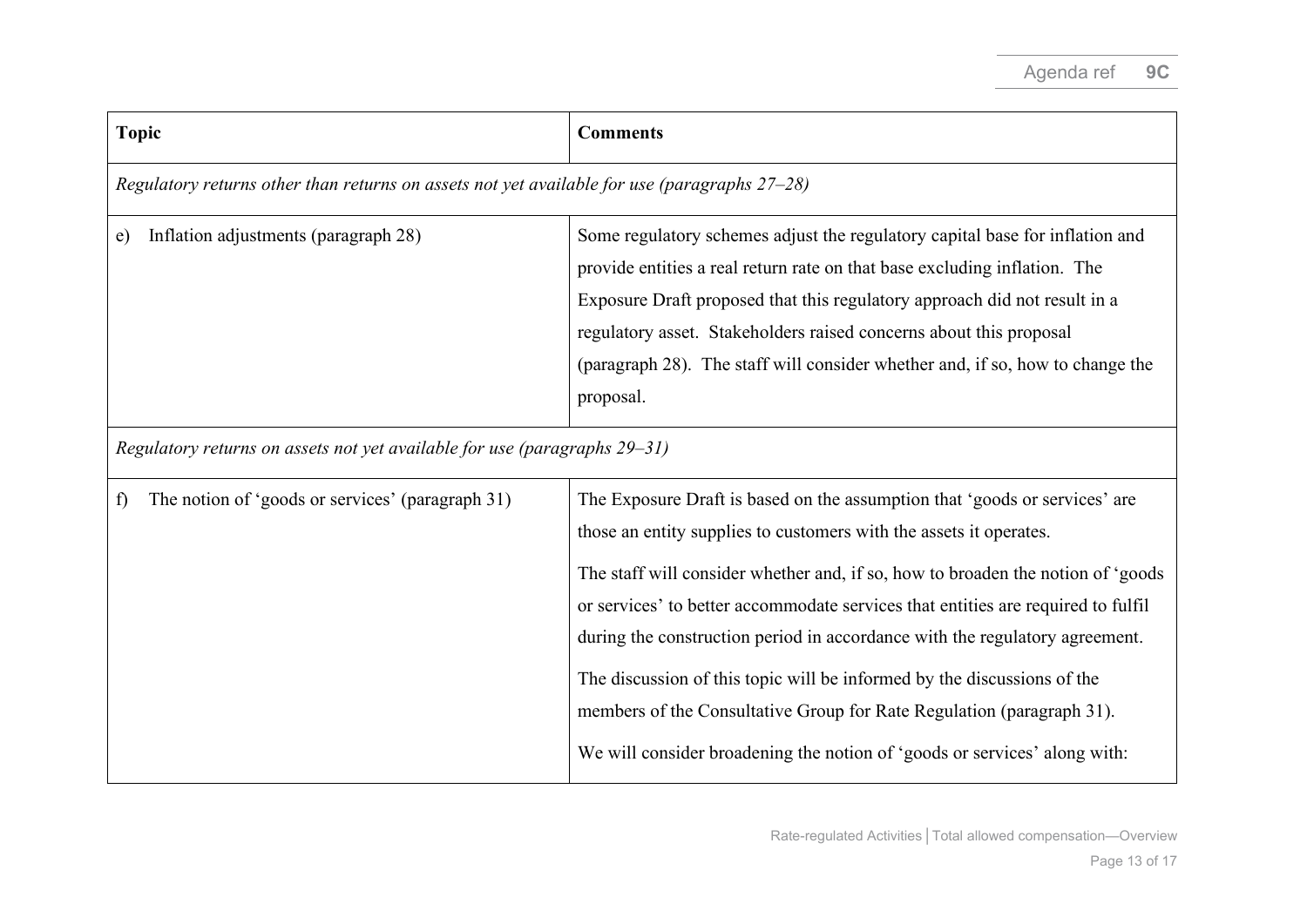<span id="page-13-0"></span>

| <b>Topic</b>                                          | <b>Comments</b>                                                                                                                                                                                                                                                                                                                                                                                                                                                          |
|-------------------------------------------------------|--------------------------------------------------------------------------------------------------------------------------------------------------------------------------------------------------------------------------------------------------------------------------------------------------------------------------------------------------------------------------------------------------------------------------------------------------------------------------|
|                                                       | the interaction between paragraph B15 (regulatory returns on assets not<br>$\ddot{1}$<br>yet available for use) and paragraphs $B43$ (compensation for allowable<br>expenses); and<br>the proposed treatment for construction-related performance incentives<br>$\overline{11})$<br>(paragraph B18 of the Exposure Draft).                                                                                                                                               |
|                                                       |                                                                                                                                                                                                                                                                                                                                                                                                                                                                          |
| Performance incentives (paragraph 32)                 |                                                                                                                                                                                                                                                                                                                                                                                                                                                                          |
| Performance incentives (paragraph 32)<br>$\mathbf{g}$ | The staff will consider whether and, if so, how to change the proposed<br>application guidance on performance incentives to address:<br>the practical difficulties of applying the proposals to performance<br>$\overline{1}$<br>incentives that test entities' performance across multiple reporting periods.<br>the interactions with the proposals relating to regulatory returns on assets<br>$\overline{11}$<br>not yet available for use (item (f) in this table). |
|                                                       | The topic in (i) has interactions with the recognition and measurement<br>proposals, for example, whether the recognition of regulatory assets or                                                                                                                                                                                                                                                                                                                        |

<sup>&</sup>lt;sup>3</sup> This deals with the fact that some expenses that are allowable are not necessarily related to the supply of goods or services (for example, overheads incurred when constructing an asset). If an entity applies paragraph B4, the entity will recognise a regulatory asset for the overheads as they are an allowable expense. However, applying paragraph B15, the entity may conclude the overheads should not form part of total allowed compensation for the period as they were incurred when the asset was not yet available for use.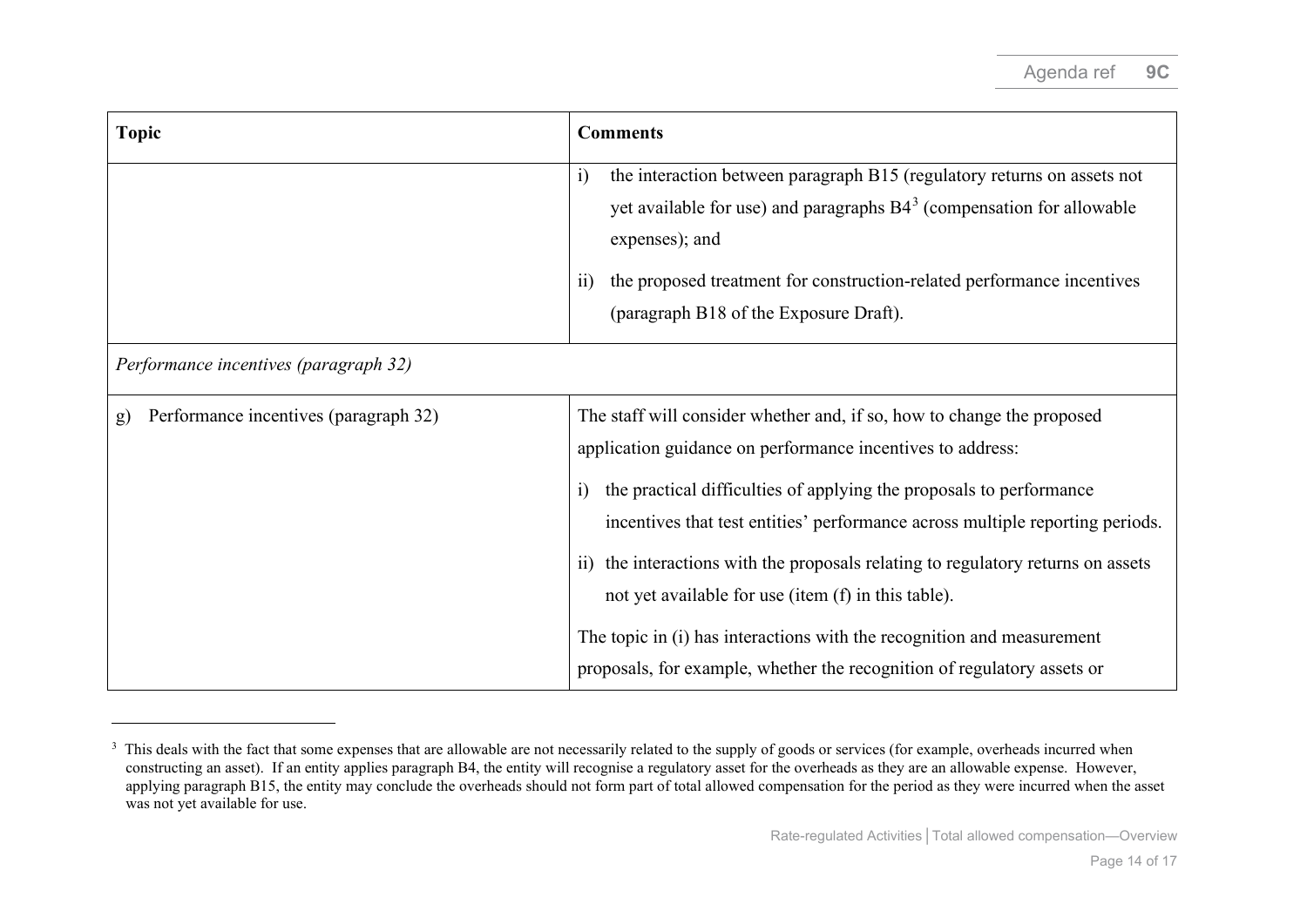| <b>Topic</b>                                                                                   | <b>Comments</b>                                                                                                                                                                                                                                                                                                                                                                                                                              |
|------------------------------------------------------------------------------------------------|----------------------------------------------------------------------------------------------------------------------------------------------------------------------------------------------------------------------------------------------------------------------------------------------------------------------------------------------------------------------------------------------------------------------------------------------|
|                                                                                                | regulatory liabilities for those performance incentives should be subject to a<br>higher threshold than the proposed 'more likely than not' threshold.<br>Consequently, we will consider performance incentives when discussing these<br>other aspects of the model.<br>This topic is particularly important for entities subject to incentive-based<br>schemes.                                                                             |
| Other items (paragraph 33)                                                                     |                                                                                                                                                                                                                                                                                                                                                                                                                                              |
| Interaction between the components of total allowed<br>h)<br>compensation (paragraph $33(a)$ ) | The staff will identify situations in which a component of total allowed<br>compensation (for example, a bonus) is added to an entity's regulatory capital<br>base. We will then assess whether such items should be excluded from the<br>regulatory capital base and be accounted for applying the requirements for the<br>relevant components of total allowed compensation (for example, the<br>requirements for performance incentives). |
| Expenses becoming allowable by reference to local<br>$\ddot{1}$<br>GAAP (paragraph 33(b))      | Respondents also referred to this topic when providing feedback for the<br>proposals on 'items affecting regulated rates only when related cash is paid or<br>received' (paragraphs 59-66 of the Exposure Draft).                                                                                                                                                                                                                            |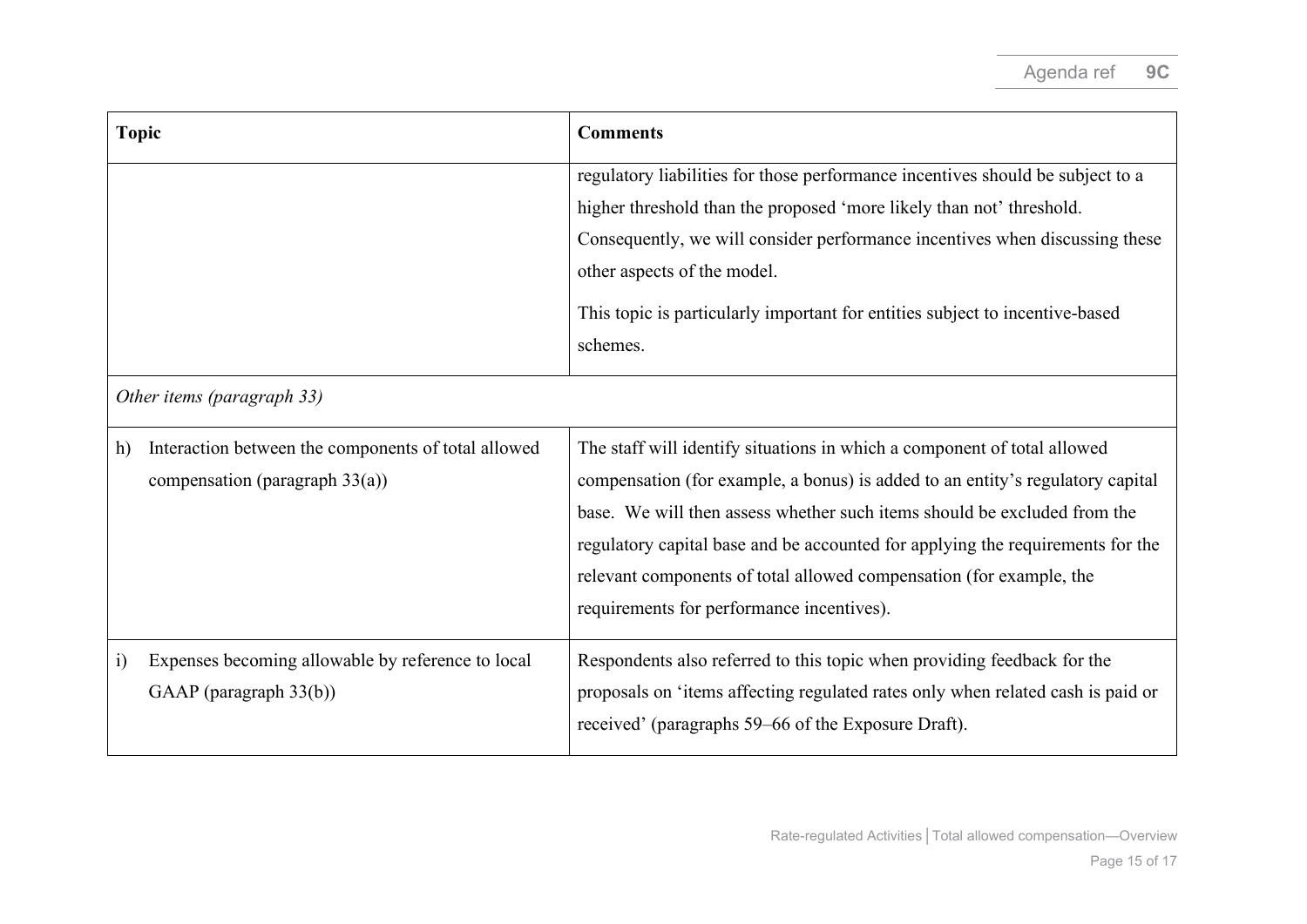| <b>Topic</b>                                                                | <b>Comments</b>                                                                                                                                                                                                                                                                                                                                                                                                                                                                                                                                                                          |
|-----------------------------------------------------------------------------|------------------------------------------------------------------------------------------------------------------------------------------------------------------------------------------------------------------------------------------------------------------------------------------------------------------------------------------------------------------------------------------------------------------------------------------------------------------------------------------------------------------------------------------------------------------------------------------|
|                                                                             | The staff will discuss whether and, if so, how to change the proposed<br>application guidance to account for regulatory assets or regulatory liabilities<br>for expenses that become allowable by reference to local GAAP. We will<br>consider these matters when discussing how the proposals in paragraphs 59–66<br>of the Exposure Draft would apply when items of expense or income are<br>treated as allowable or chargeable using a criterion other than cash basis.                                                                                                               |
| Allowable expenses based on benchmark figures<br>j)<br>(paragraph $33(c)$ ) | At its February 2022 meeting, the IASB discussed whether regulatory<br>agreements in which the regulated rate is determined using benchmark costs<br>would be within the scope of the Standard.<br>We will build on the above analyses and on the features of incentive-based<br>schemes to consider whether and, if so, how to change the proposed<br>application guidance to account for regulatory assets or regulatory liabilities<br>for allowable expenses based on benchmark figures.<br>This topic is particularly important for entities subject to incentive-based<br>schemes. |